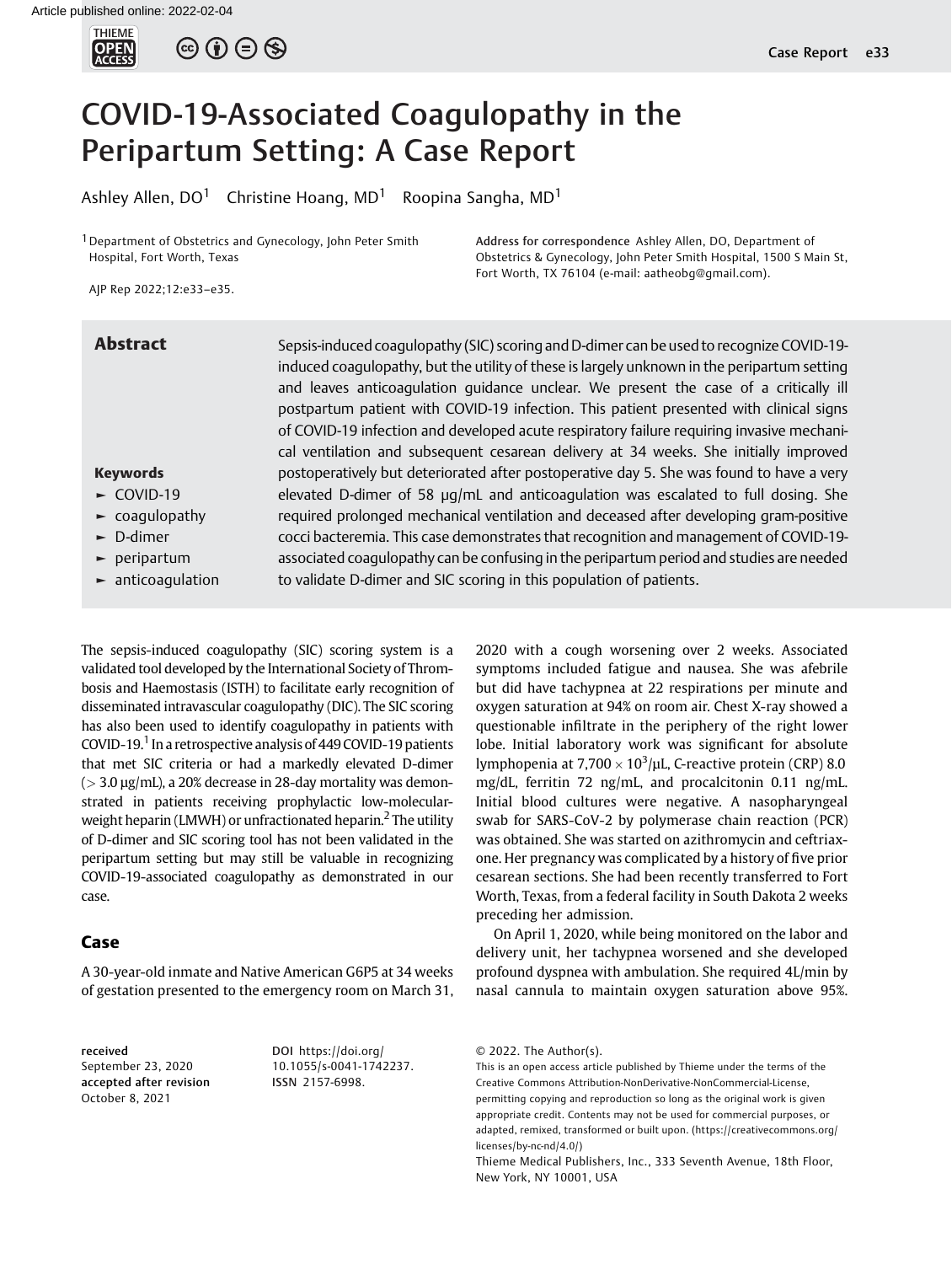She also developed a fever to 38.3°C. A course of hydroxychloroquine was initiated in conjunction with continued azithromycin. Her respiratory status continued to worsen, so the decision was made to intubate and mechanically ventilate. There was subsequent concern for fetal distress and the decision was made to proceed with delivery. The SARS-CoV-2 PCR result was still pending at this time, but given the high suspicion for the disease, antenatal steroids for neonatal benefit were deferred for concern of potential maternal harm. She had an uncomplicated c-section with a quantitative blood loss of 450 mL. Tranexamic acid was given intraoperatively. The infant was intubated for respiratory distress and sent to the neonatal intensive care unit (NICU). Cord blood gas analysis showed a mild respiratory acidosis, arterial pH 7.13,  $pO<sub>2</sub> 24$ , and pCO<sub>2</sub> 79 with a base deficit of 4.7 mmol/L. The infant tested negative for SARS-CoV-2 PCR. The infant was extubated the next day and was stable on room air by the 4th day of life. The infant discharged home with a family member on the 18th day of life.

On postoperative day 3, a positive SARS-CoV-2 PCR resulted. Application for remdesivir was approved on postoperative day 5 and initiated as 200 mg once followed by 100 mg daily for 10 days, and she completed the antiviral course.

Ventilator settings were consistent with ARDSnet protocol guidelines. Ventilation was initially done using assist control (AC)/volume control (VC) with a gradually rising  $PaO<sub>2</sub>/FiO<sub>2</sub>$  ratio up to 440 by postoperative day 5. Her  $PaO<sub>2</sub>/FiO<sub>2</sub>$  ratio dropped to 232 on postoperative day 6 and she was transitioned to airway pressure release ventilation (APRV). Of note, her CRP was 12 but increased to 33 on postoperative day 8, and she reached a maximum temperature of 39.9°C. She developed a superficial wound separation 1 week postoperatively and a vacuum-assisted closure device was placed, which was changed every 3 to 4 days depending on positioning. Several attempts were made to wean paralytics; however, it consistently resulted in prolonged episodes of hypoxia. She remained in the prone position and was intermittently supinated as tolerated.

A bronchoscopy was done on postoperative day 12 due to refractory hypoxia, and findings were concerning for diffuse alveolar hemorrhage (DAH). DAH workup including deoxyribonucleic acid (DNA) double-strained (DS) antibodies, antineutrophil cytoplasmic antibody (ANCA) vasculitis panel, and glomerular basement membrane antibodies were negative. Tocilizumabwas given the same day. The following day, a blood clot developed in her radial artery catheter. A D-dimer resulted as 58  $\mu$ g/mL. She had a platelet count of 413  $\times$  10 $^{9}$ /L, international normalized ratio (INR) of 1.29, and a Sequential Organ Failure Assessment (SOFA) score of 4 equating to an SIC score of 3. The decision was made to transition to full anticoagulation using a heparin drip with a goal titration partial thromboplastin time (PTT) of 50 to 80 seconds. Cardiolipin antibodies were negative.

Upon availability, she received convalescent plasma on postoperative day 20. She developed gram-positive cocci bacteremia and deceased after 28 days of mechanical ventilation.

## Conclusion

An important mechanism of COVID-19-associated mortality is diffuse alveolar damage, small vessel thrombosis, and thrombotic microangiopathy as demonstrated in autopsies of COVID-19 patients.<sup>3</sup> Connors and Levy perspective on anticoagulation management in COVID-19 findings conclude that coagulopathy is related to severity of illness and resultant thromboinflammation as opposed to viral activity.<sup>4</sup> It is well known that procoagulation factors are increased in pregnancy, resulting in a fivefold increased risk of thromboembolism when compared with nonpregnant women and 60-fold increased risk in the first 3 months after delivery.<sup>5</sup> These findings suggest that pregnant and postpartum patients may be more susceptible to the thromboinflammatory effects of COVID-19 resulting in worsening illness. This is demonstrated in our case given the deterioration after postoperative day 5. Similar findings are reflected in a case series of two antepartum patients admitted for severe COVID-19 who underwent c-section. Both patients deteriorated on postoperative day 3 and had a D-dimer greater than 2 μg/mL. They improved after receiving full dose anticoagulation.

Interestingly, a person's risk of severeillness from COVID-19 is very similar to the individual risk factors for venous thromboembolism (VTE) in pregnancy. This list includes heart disease, obesity, autoimmune disease, hypertension, and sickle cell disease. Cesarean delivery is also an independent risk factor for VTE with an estimated fourfold increased risk as compared with vaginal delivery.<sup>6</sup> Cesarean delivery has not been listed as a risk factor for severe illness in COVID-19 infection but, as demonstrated in our case as well as in the aforementioned two case series, it may potentially worsen maternal risk of serious illness particularly when the inflammatory response is at its peak around postoperative days 3 to 5. This suggestion is validated in a cohort of 82 women with a positive SARS-CoV-2 reverse transcription PCR (RT-PCR) and who delivered within 14 days of admission; 13.5% of women undergoing c-section had severe maternal outcomes and 21% had clinical deterioration. Some women who underwent cesarean delivery may have had the confounding factor of preterm delivery for worsening maternal disease, but even after adjusting for this confounder, cesarean delivery remained independently associated with increased risk of clinical deterioration.<sup>7</sup> This may suggest that women admitted for moderate to severe COVID-19 infection and presence of other risk factors for VTE, including cesarean delivery, should at minimum receive prophylactic anticoagulation and may benefit from escalation to intermediate or full dosing especially if the D-dimer or SIC score is elevated.

We suggest considering use of the SIC score or a markedly elevated D-dimer for early recognition of COVID-19-associated coagulopathy in the peripartum setting. Patients with an elevated SIC score or markedly elevated D-dimer should receive therapeutic anticoagulation as in our case. Despite not having validation of D-dimer or SIC scoring in pregnant or postpartum women, this should not preclude them from aggressive anticoagulation as their risk of VTE and development of severe COVID-19 illness is likely higher than nonpregnant patients.